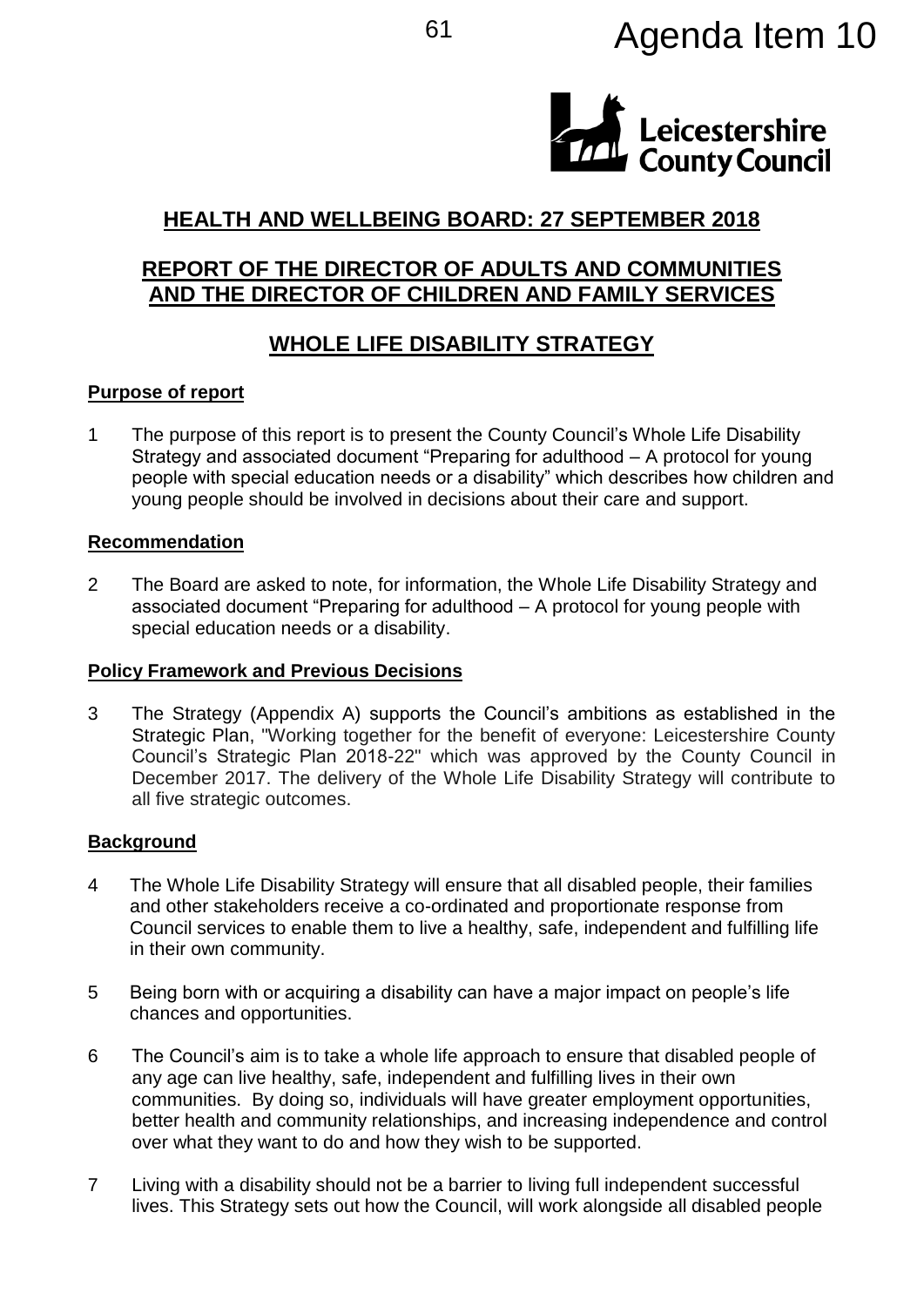of all ages, along with their families and other key stakeholders to make sure that when they are in contact with Council services, they have access to a co-ordinated, proportionate response. This will focus on promoting inclusion, independence and self-reliance to enable people to live their lives, recognising the inequalities that people with disabilities often experience in society.

8 The Preparing for adulthood protocol has been developed to address the agenda set out in the Care Act 2014 and Children and Families Act 2014. The aims of the protocol are to ensure that young people, and their families, have appropriate information and advice, contact with lead professionals and appropriate support services to enable a smooth transition from children and young people's services to adult services.

## **Partnership Strategy Development**

- 9 A key recommendation early in the review process was for the Council not to work in isolation, but to develop the Strategy with partners and to seek to establish integrated service pathways for disabled people in Leicestershire. Thus, the scope was widened to the Leicester, Leicestershire and Rutland (LLR) sub-region and included the relevant local authorities and health partners, from the Clinical Commissioning Groups, Leicestershire Partnership NHS Trust and University Hospitals of Leicester. A Partnership Officer Board with representatives from across the partnership was established, chaired by the Chief Executive of Leicestershire County Council.
- 10 As part of the process in January 2017, the Council commissioned Peopletoo, an independent organisation, to review the Council's provision for disabled people and to support the development and implementation of a Whole Life Disability Strategy. Peopletoo conducted a significant consultation exercise between January and May 2017 (details of which are given in paragraphs 27 to 31 below) which culminated in an engagement report to the Partnership Officer Board in June 2017 and to the Integration Executive (the senior officers supporting work of the Health and Wellbeing Board) in July 2017. The key findings were largely drawn from direct dialogue with disabled people, parents, and carers, backed up by the findings from engagement with a broad section of professionals from voluntary, community, private and statutory sector organisations that directly provide and/or commission services for disabled people.
- 11 Following this, Peopletoo conducted a series of interviews with key officers and practitioners within the partnership organisations throughout June and July 2017 which culminated in a series of workshops. The aim of the workshops was to build on the findings from the engagement work with disabled people and professionals working in the field and, in relating these directly to the priorities of the partner organisations, develop strands of work that could be taken forward to implementation.
- 12 The workshops were completed and the results of these were collated into a draft Whole Life Disability Strategy which was presented to the Partnership Officer Board on 7 November 2017.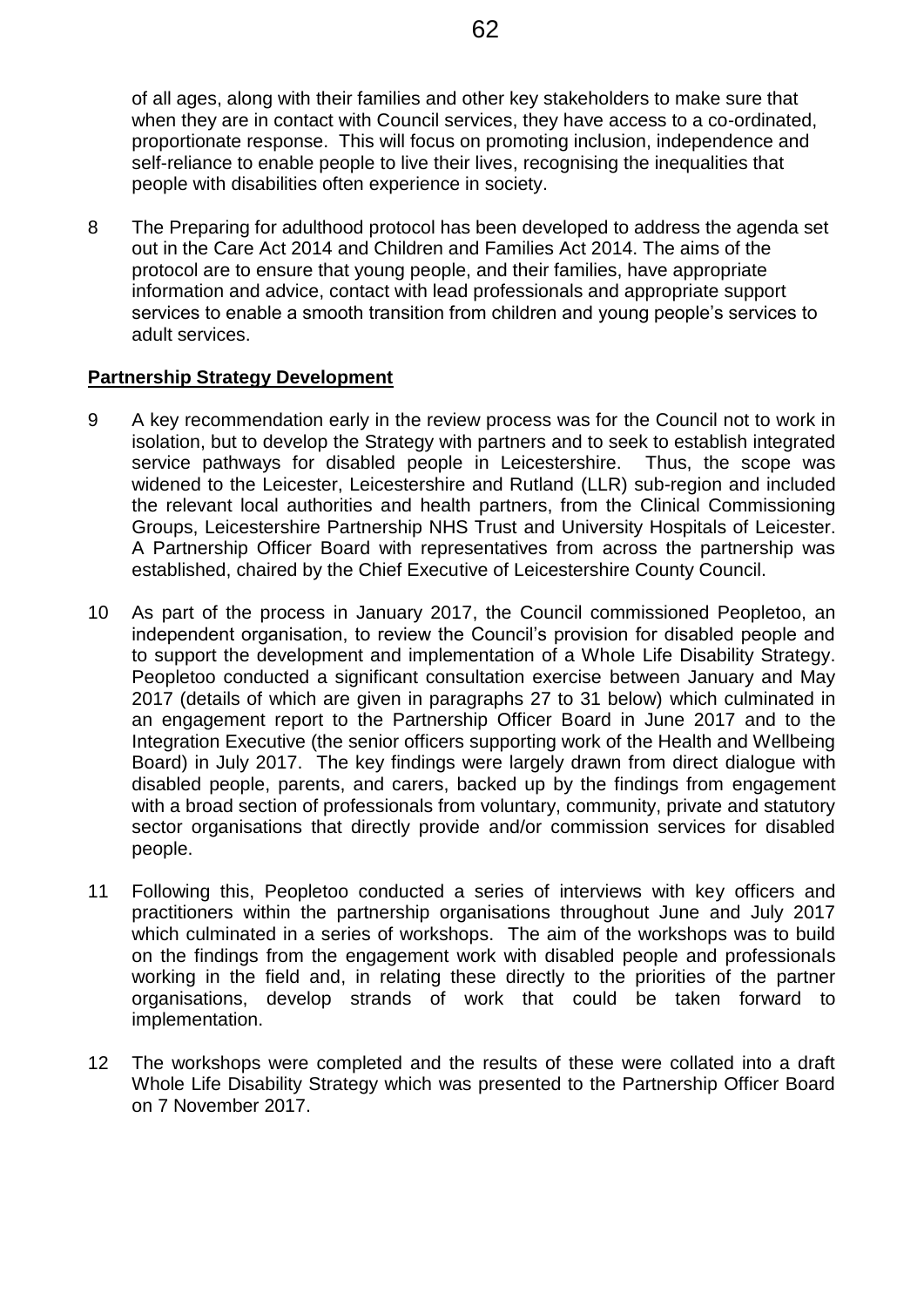## **Engagement of Partnership Agencies in the Strategy Development**

- 13 One of the main challenges in developing the Partnership Strategy was ensuring that partners engaged with the development activity in terms of making officers available for discussions and providing data. Similarly, it was a challenge to ensure that partners continued to commit to the end goal of a single Whole Life Disability Strategy and action plan, despite their other organisational pressures and drivers.
- 14 Following the presentation of the draft Strategy in November 2017, the Council attempted to gain a firm commitment formally by writing to partners reaffirming the need for both organisational commitment and a financial commitment to enact change. However, this was unsuccessful. It has therefore been determined that it is not possible to develop a cross sector LLR wide Strategy at this time.
- 15 Notwithstanding the failure of partners to commit, all departments of the Council support the Whole Life Disability approach and the adoption of the Strategy document as a standalone County Council document is therefore sought.

## **Leicestershire County Council Whole Life Disability Strategy**

- 17 The process of developing the Strategy identified the key concerns that disabled people have around the support they receive. These were as a result of an extensive engagement exercise with a wide range of disabled people and their parents/carers across Leicestershire. Individuals and groups had taken the time to engage with the process and provided a valuable insight.
- 18 The overarching theme emerging from the Strategy is to ensure a person-centred approach to promoting the independence of all disabled people.
- 19 Although each of the priorities that have emerged from the Strategy were based on the views of disabled people speaking about their experiences across a number of health and social care providers, the County Council recognises it has a significant impact on that experience. Furthermore, it is clear that the improvements that disabled people and their parents and carers want to see are aligned with 'Working together for the benefit of everyone: Leicestershire County Council's Strategic Plan 2018-22' for example, having the opportunities and support to take control of their health and wellbeing, keeping people safe, and enabling thriving and integrated communities.

## **Preparing for adulthood protocol**

- 20 The Whole Life Disability Strategy takes an all age approach to supporting people who have a disability and aims to support people throughout the stages of their lives. However, it is recognised that certain life stages and transitions between them create more challenges for disabled people and their families.
- 21 One such life stage is the transition from childhood to adulthood. This is sometimes a difficult transition for people without disabilities but for disabled young people there is an added complexity due to the challenges of accessing and establishing new and different support services, and of understanding the opportunities and options available to them.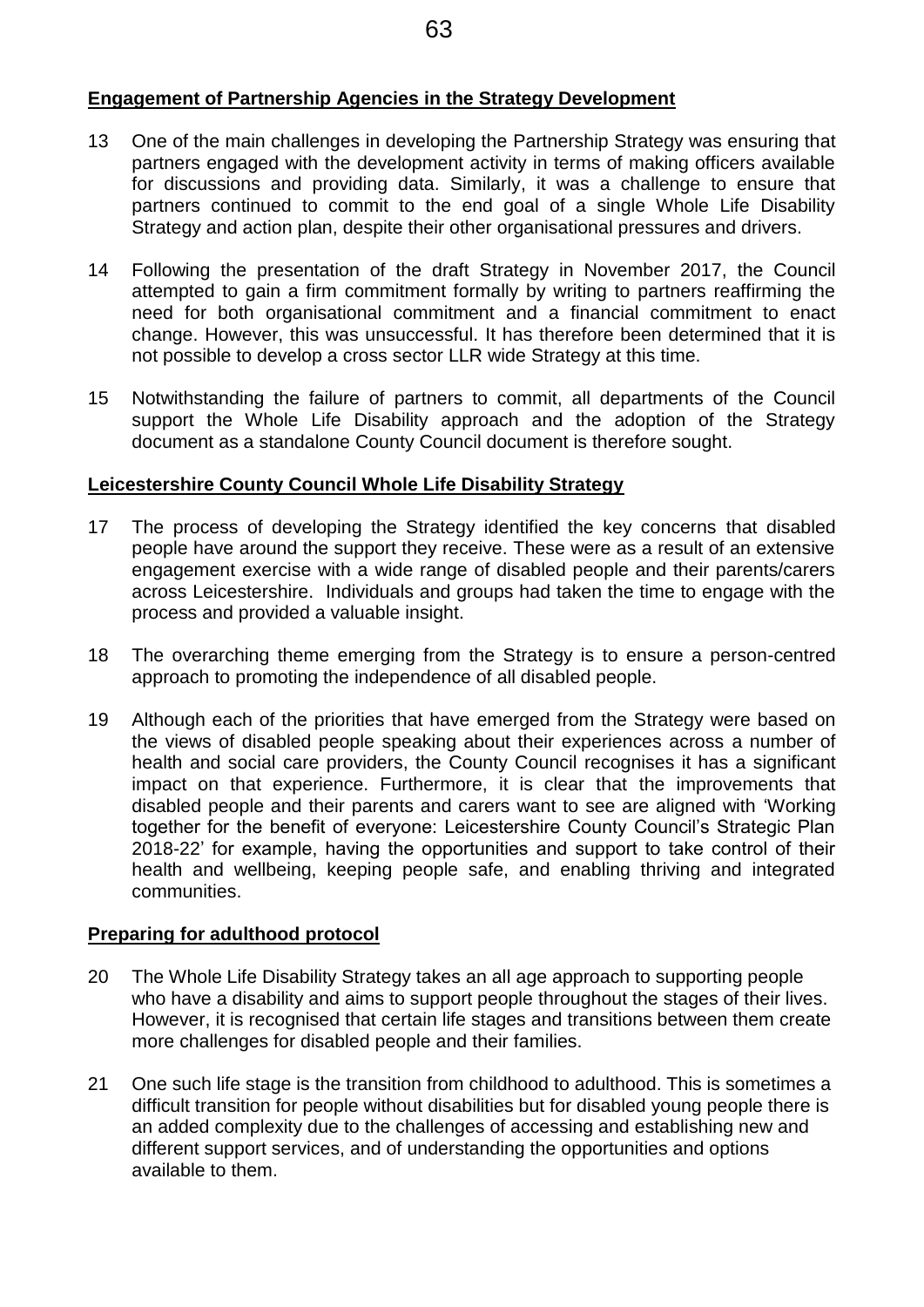- 22 The Children and Families Act 2014 introduced a new Special Educational Needs and Disabilities (SEND) system and extended the age range for education support to 0-25 years, as such significantly more post-16 pupils are now being supported. At the heart of the changes is a commitment to ensure that children, young people and their families are at the centre of decision making in order that they achieve better outcomes. The majority of children and young people with SEND can be successful with support from their schools, family and the community. Some young people will require additional support to meet their needs.
- 23 The Care Act 2014 places a duty on local authorities to conduct transition assessments for children, children's carers and young carers where there is a likely need for care and support after the child in question turns 18 and a transition assessment would be of 'significant benefit'.
- 24 However, the timing of this assessment will depend on when it is of significant benefit to the young person or carer. This will generally be at the point when their needs for care and support as an adult can be predicted reasonably confidently, but will also depend on a range of other factors.
- 25 There are three groups of people who have a right to a transition assessment:
	- Young people, under 18, with care and support needs who are approaching transition to adulthood;
	- Young carers, under 18, who are themselves preparing for adulthood;
	- Adult carers of a young person who is preparing for adulthood.
- 27 Early identification and assessments that build on a person's strengths and what they do well, gives local authorities an opportunity to put in place enabling services that will help young people to become more independent as they move into adulthood.
- 28 The Preparing for adulthood protocol (Appendix B) sets out how services will work together to support young people with SEND to prepare for adult life.
- 29 The protocol has been developed jointly between the Children and Family Services and Adults and Communities Departments and outlines how children and young people should be involved in decision making, careers advice, the Local Offer, Post-16 programmes and funding arrangements. Partners have been engaged in the development of the protocol and pathway that sets out clearly what needs to happen at each stage with the young person.

#### **Consultation, patient and public involvement**

- 30 Peopletoo conducted a significant consultation exercise between January and May 2017 with disabled people, parents, and carers, including engagement with a broad section of professionals from voluntary, community, private and statutory sector organisations that directly provide and/or commission services for disabled people.
- 31 This included extensive engagement undertaken by Peopletoo and officers in the development and preparation of the Strategy document with feedback from over 1,000 people, including 15 existing service user groups across Leicestershire and Leicester. Peopletoo and officers also organised workshops for parent and carer groups and disabled workers groups. The engagement with disabled people was all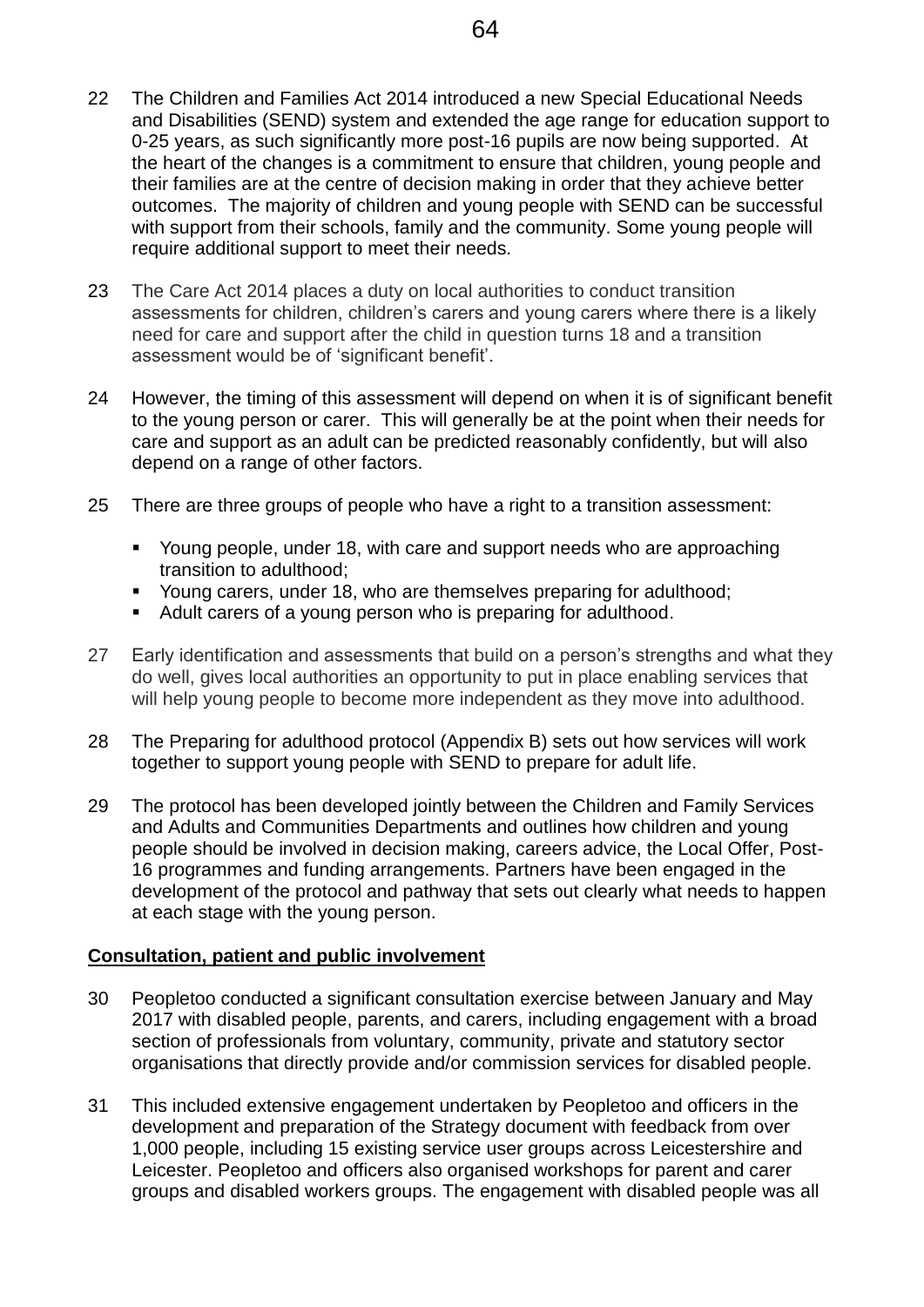carried out through face to face contact, often using card systems to ensure understanding, backed up by 'easy read' documents to help people assimilate the messages.

- 32 Professionals across LLR partners were also engaged through a series of meetings with senior officers and workshops were held with 146 practitioners being invited. Whilst partners did engage in a number of the consultation events and provided valuable feedback, the commitment from those organisations at a senior decisionmaking level was inconsistent.
- 33 The consultation document which resulted is framed on the themes and responses from disabled people and their families. These themes were broad but included:
	- Disabled people desire greater independence
	- Disabled people and parents/carers find it difficult to navigate health and social care systems
	- Disabled people and parents/carers experience difficult transitions, mainly from children to adult service.
- 34 Further engagement has also been undertaken with partners, educational institutions and the Parent Carer Forum to develop the Preparing for adulthood protocol and further engagement will take place to co-produce the implementation plans which will support the delivery of the Strategy.

### **Resource Implications**

- 35 The resource requirements to support the implementation of the Whole Life Disability Strategy will be met within existing budget allocations or separately identified through the annual Medium Term Financial Strategy (MTFS) process.
- 36 In Leicestershire, there are estimated to be 36,100 children and young people living with a long standing illness or disability, including Special Educational Needs (SEN) and about 16,816 of them are known to schools and the local authority. The number of children with Education, Health and Care Plans (EHCPs) has risen by nearly 1,000 since 2015, with a total of 3,703 children and young people (aged 0-25 yrs) with EHCPs in the County as at March 2018.
- 37 The Children and Family Services Department forecast spend of £67m on the commissioning and provision of services for children and young people with SEN and are funding a growing number of Post 16 students.
- 38 There are around 3,000 disabled people aged under 65 in receipt of support from Adult Social Care. In 2015, the Adults and Communities Department spent approximately £64m on the provision of services for these people - 42% on community based services and 58% on residential accommodation. A total of 81% of physically disabled people had community-based provision compared to only 52% of people with a learning disability.
- 39 The existing MTFS identifies a growth requirement of £600,000 in 2018/19, rising to £2m by 2021/22 to meet the care requirements of an estimated 184 young people who will transition into adult social care services.